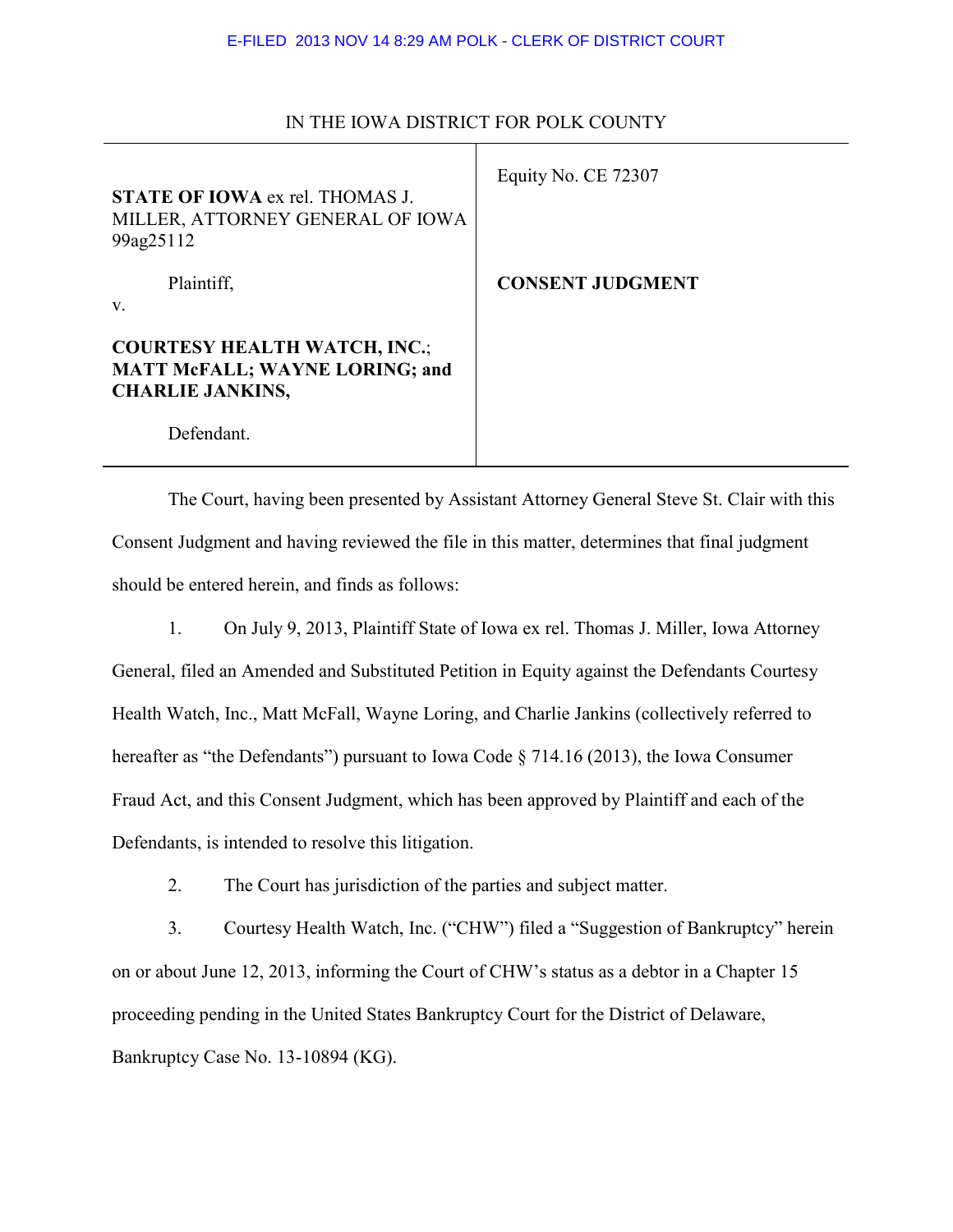4. The Defendants deny wrongdoing or liability of any kind, but have agreed to entry of this Consent Judgment in order to resolve their dispute with Plaintiff. This Consent Judgment represents the signatories' settlement of a disputed claim, and the Court has made no finding of wrongdoing on the part of the Defendants.

5. This Consent Judgment constitutes a full and final resolution of any and all claims by the State of Iowa and the Iowa Attorney General against the Defendants for any and all violations or alleged violations of the Iowa Consumer Fraud Act (including Iowa Code section 714.16 and 714.16A) that occurred prior to the effective date of this Consent Judgment. In addition, the State of Iowa and the Iowa Attorney General agree to release and waive any right to conduct any investigation into acts, conduct, and/or practices of the Defendants that are resolved by the immediately preceding sentence.

6. The Court finds that this Consent Judgment should be entered.

7. For purposes of this Consent Judgment:

"Consumer" includes each person who is contacted by a representative of one or more Defendants and is solicited to provide material support to a donee organization by donating funds, becoming a sponsor, buying advertising, making a purchase, or otherwise; "consumer" includes any person from whom such support is solicited, whether or not the person in fact provides any support.

"Donee organization" means any entity for which one or more Defendants engage in fundraising.

"Fundraising" means any and all forms of soliciting donations and/or raising funds for a donee organization, pursuant to an arrangement that provides inter alia for how the proceeds of fundraising are to be divided between one or more Defendants and the donee organization; "fundraising" includes without limitation the sale of advertising, sponsorships, event tickets, or other merchandise in connection with supporting a donee organization. "Fundraiser" means one who engages in fundraising.

"Merchandise" has the meaning set forth at Iowa Code  $\S 714.16(1)(i)$ .

"TSR" stands for Telephone Sales Representative, and includes each person who acts for one or more Defendants, whether as an employee, as an independent contractor, or as an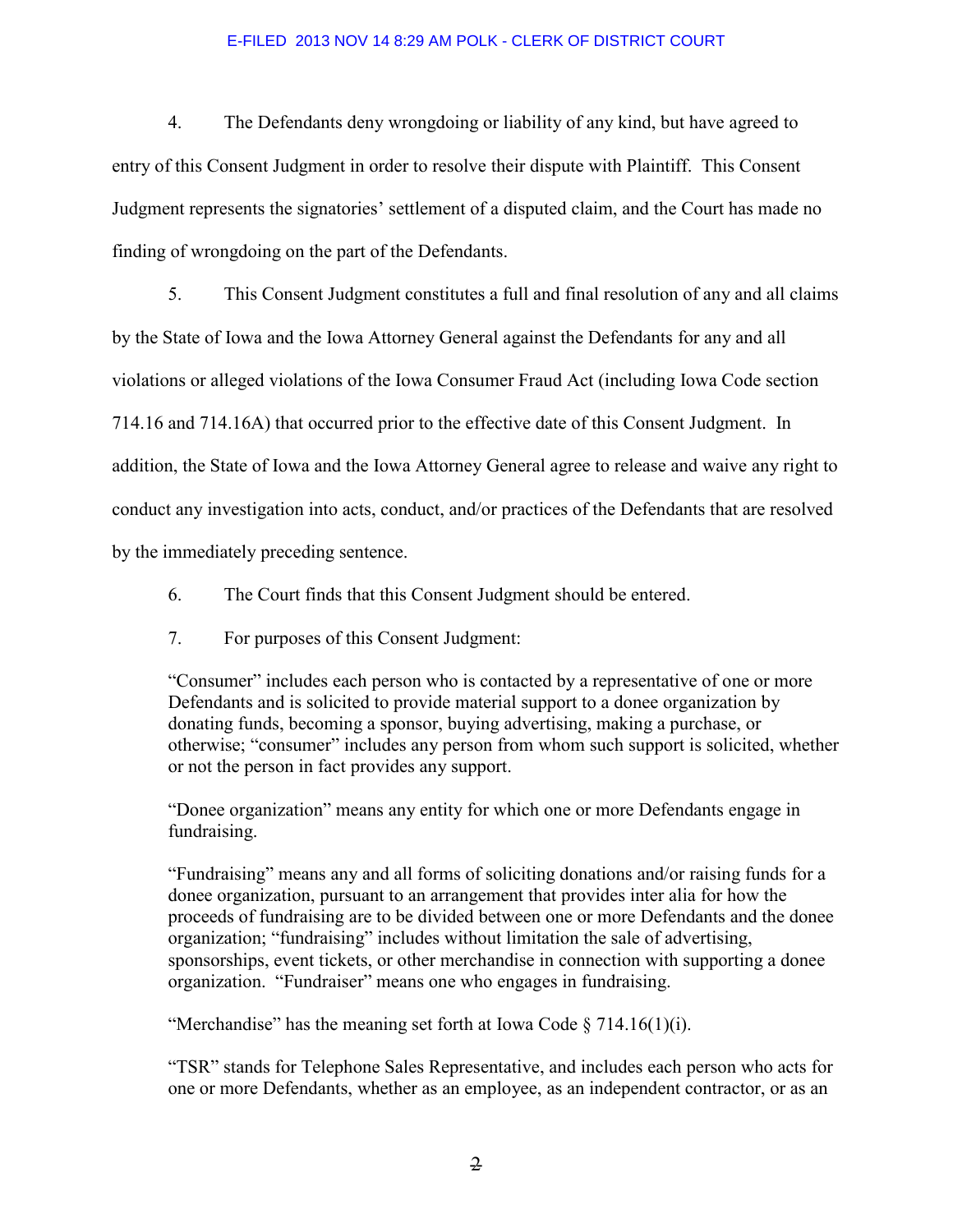employee of an independent contractor, in using the telephone to raise funds through direct contact with Iowa residents (including businesses).

 **IT IS THEREFORE ORDERED** pursuant to Iowa Rule of Civil Procedure 1.1501 *et seq*. and Iowa Code § 714.16(7) that CHW and its principals, employees, agents, servants, representatives, or subsidiaries, and all other persons or entities acting in concert or participating with CHW, who have actual or constructive notice of the Court's injunction, shall be permanently enjoined from engaging, directly or indirectly, in any form of fundraising, whether by telephone or otherwise, directed to residents of Iowa or directed to residents of other states from an Iowa location. To the extent that one or more of the individuals named as defendants, Matt McFall, Wayne Loring, and Charlie Jankins (hereafter "Individual Defendants"), engage hereafter in fundraising activities other than as a representative of CHW, they are subject to the other injunctive provisions of this Consent Judgment, but not to this paragraph.

**IT IS FURTHER ORDERED** that the Individual Defendants shall make no direct or indirect use whatsoever of information of CHW regarding persons in Iowa who made a pledge and/or donation in response to any fundraising efforts of the corporate defendant CHW, if such defendant(s) know or should know under the circumstances that such information was derived from such fundraising efforts. This includes without limitation using such information to make fundraising contacts, and/or selling, renting or otherwise making available any such information to another entity for the other entity's use in fundraising or otherwise.

**IT IS FURTHER ORDERED** that the Individual Defendants, to the extent such defendant(s) have the control necessary to effect compliance by a business engaged in Iowa fundraising, shall be enjoined from engaging in Iowa, whether individually or in combination, directly or indirectly, in the acts and practices set forth in the lettered subparagraphs below:

 $\overline{\mathbf{3}}$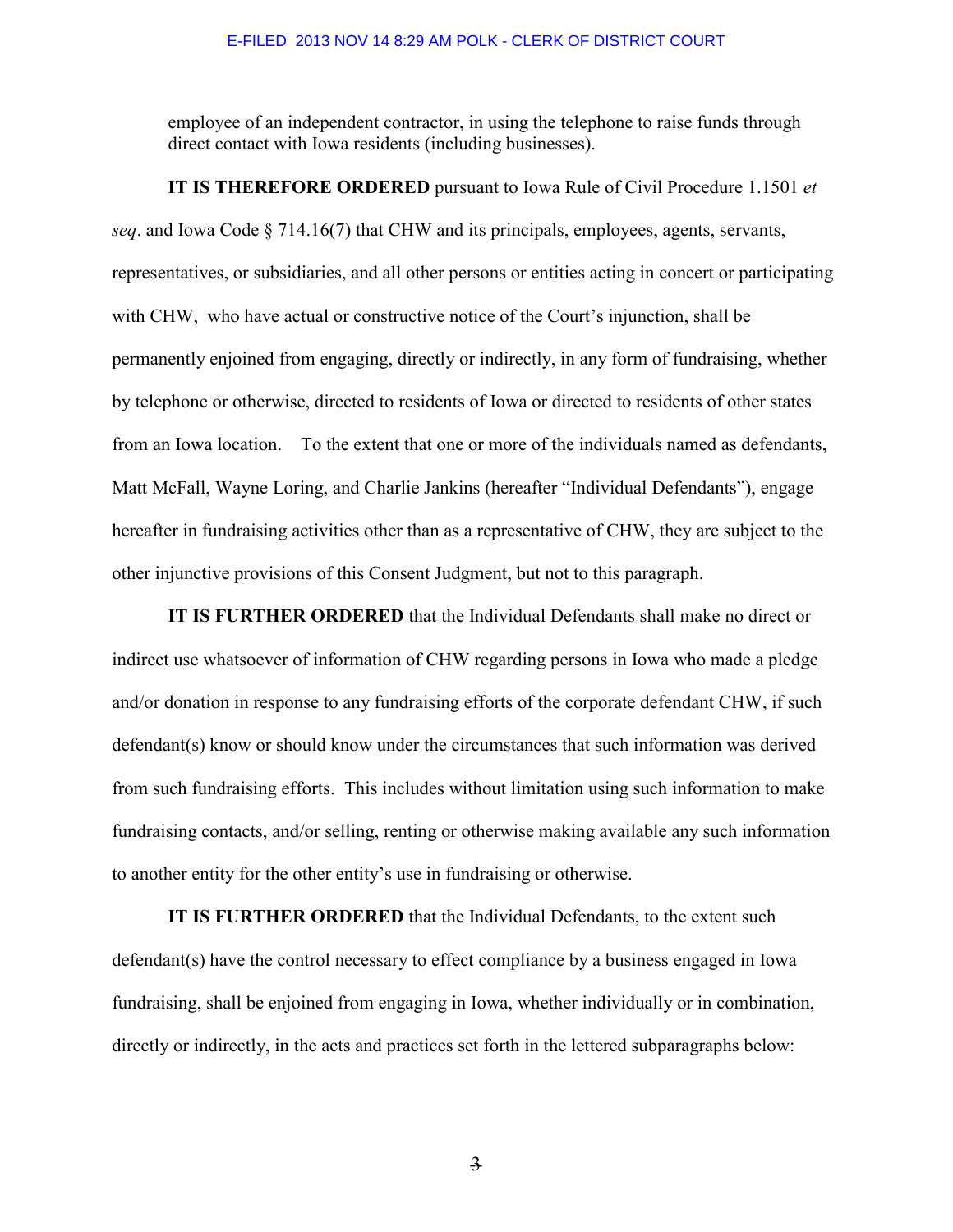A. Stating or implying that a TSR is a member of, an employee of, or a volunteer for a donee organization, or is otherwise associated with such organization in any manner other than as a professional fundraiser or a representative of a professional fundraiser.

B. Failing in the course of a fundraising contact, prior to any description of the cause for which funds are being raised, any description of the donee organization, or any actual solicitation, to state clearly: the full name of the company or business acting as the professional fundraiser; that such entity is a professional fundraiser; and that the purpose of the contact is to request a donation.

C. Stating or implying that a substantial portion of a donation will go to the donee organization, or for a charitable or other purpose for which funds are solicited, if in fact less than 50% of donated funds go to such entity or purpose after the fundraiser has received its share. Without limiting the foregoing, a representation by a TSR that a check is to be written to the donee organization, or that a donor's check or donation will be sent directly to the donee organization, or that the donee organization controls the funds, is prohibited by this subparagraph unless accompanied by such additional explanation of the actual distribution of donated funds as is necessary to state fully and clearly how the funds are divided.

D. Stating or implying that a TSR is calling from some location other than the location from which the TSR in fact is calling.

E. Stating or implying that a donation will provide more of a benefit to the consumer's own community, region, or state than is in fact the case.

F. Stating or implying that a prospective donor has been or will be contacted less frequently by the business than is in fact the case.

 $\overline{4}$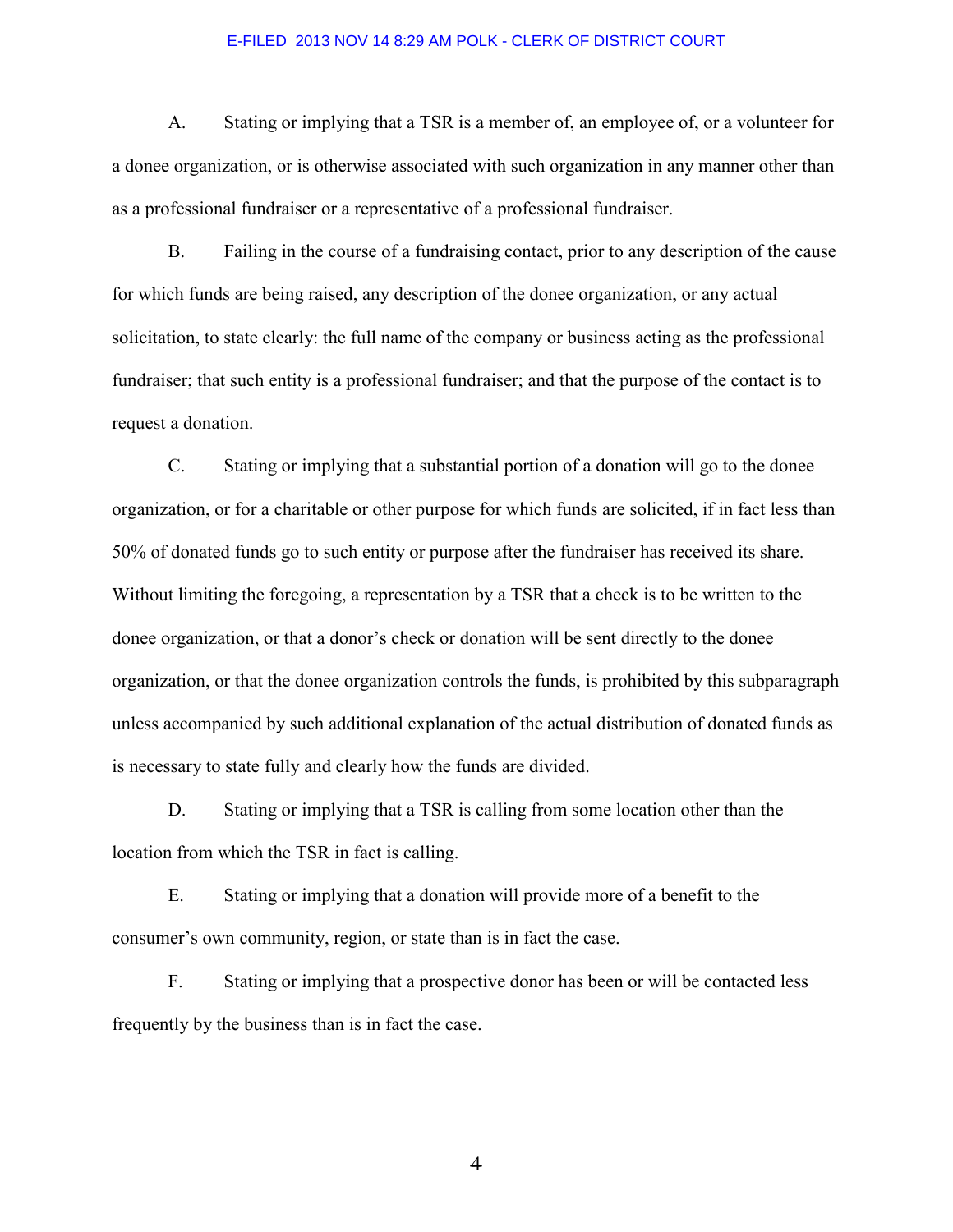G. Making any materially false or misleading statements or implications in the course of fundraising.

H. Providing to TSRs, or any employee who directly supervises TSRs, any form of performance incentive, such as a pay boost, periodic bonus, or other incentive, based on the number of donations or dollar volume of donations pledged, or based on the number or dollar volume of donations received, unless the provision of such performance bonus is also expressly contingent on compliance by the TSR or supervisor receiving the bonus with the requirements of this Consent Judgment, company policies established pursuant to this Consent Judgment, and the laws of Iowa.

I. Failing to provide to the office of the Iowa Attorney General, within five business days of receipt of a written (including faxed or e-mailed) request from that office, a list of TSRs (including last known addresses and phone numbers, and beginning and ending dates of employment) (i) who are then employed by the business or who were so employed at any time in the sixty (60) days preceding receipt of the request; and (ii) whose employment involved making one or more contacts of Iowa residents for the purpose of soliciting donations or other payments.

J. Failing to establish procedures, policies and practices reasonably designed to ensure that no fewer than 20% of all telephone calls made to Iowa residents are recorded, that such recordings are clearly audible, and that such recordings are preserved intact for at least ninety (90) days. Such recording shall be conducted in such a manner that no representative whose calls are or may be recorded has any information bearing on which calls are being recorded and which are not.

K. Failing to provide to the office of the Iowa Attorney General, within five business days of receipt of a written (including faxed or e-mailed) request from that office, such copies of

 $\overline{\mathcal{F}}$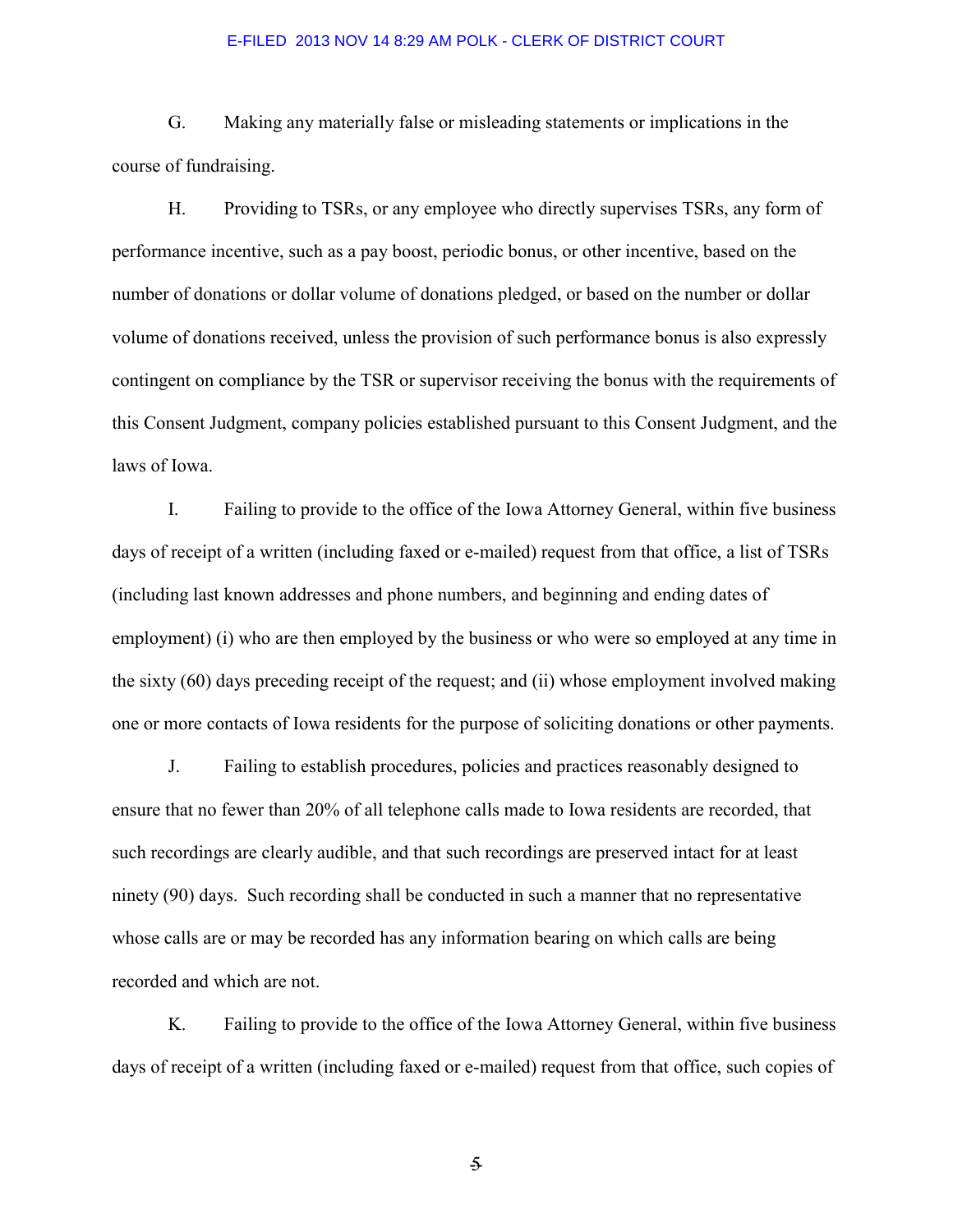recordings of telephone solicitations directed to one or more Iowa residents as Plaintiff may reasonably request.

L. Failing to establish procedures, policies and practices reasonably designed to ensure that a TSR responding to a consumer's question about the percentage or proportion of donations that are ultimately provided for the use of the donee organization, and/or the percentage or proportion of donations that are directed to the entity engaged in professional fundraising, provides an accurate and informative response and does not claim a lack of knowledge or refer the consumer to a website or other potential source of information, except that a TSR may refer and immediately transfer such an inquiry to a supervisor.

 IT IS FURTHER ORDERED that, in addition to whatever other legal remedies may be available, a violation of this Consent Judgment constitutes a violation of the Iowa Consumer Fraud Act, Iowa Code § 714.16; however, all Defendants retain the right to vigorously defend themselves against any alleged violation of the Iowa Consumer Fraud Act and/or this Consent Judgment and do not waive any rights to defend themselves against any allegations.

 IT IS FURTHER ORDERED that the Court retains jurisdiction for purposes of enforcing this Consent Judgment.

IT IS FURTHER ORDERED that the Defendants shall pay court costs.

IT IS SO ORDERED this  $14<sup>th</sup>$  day of November, 2013.

 $6 -$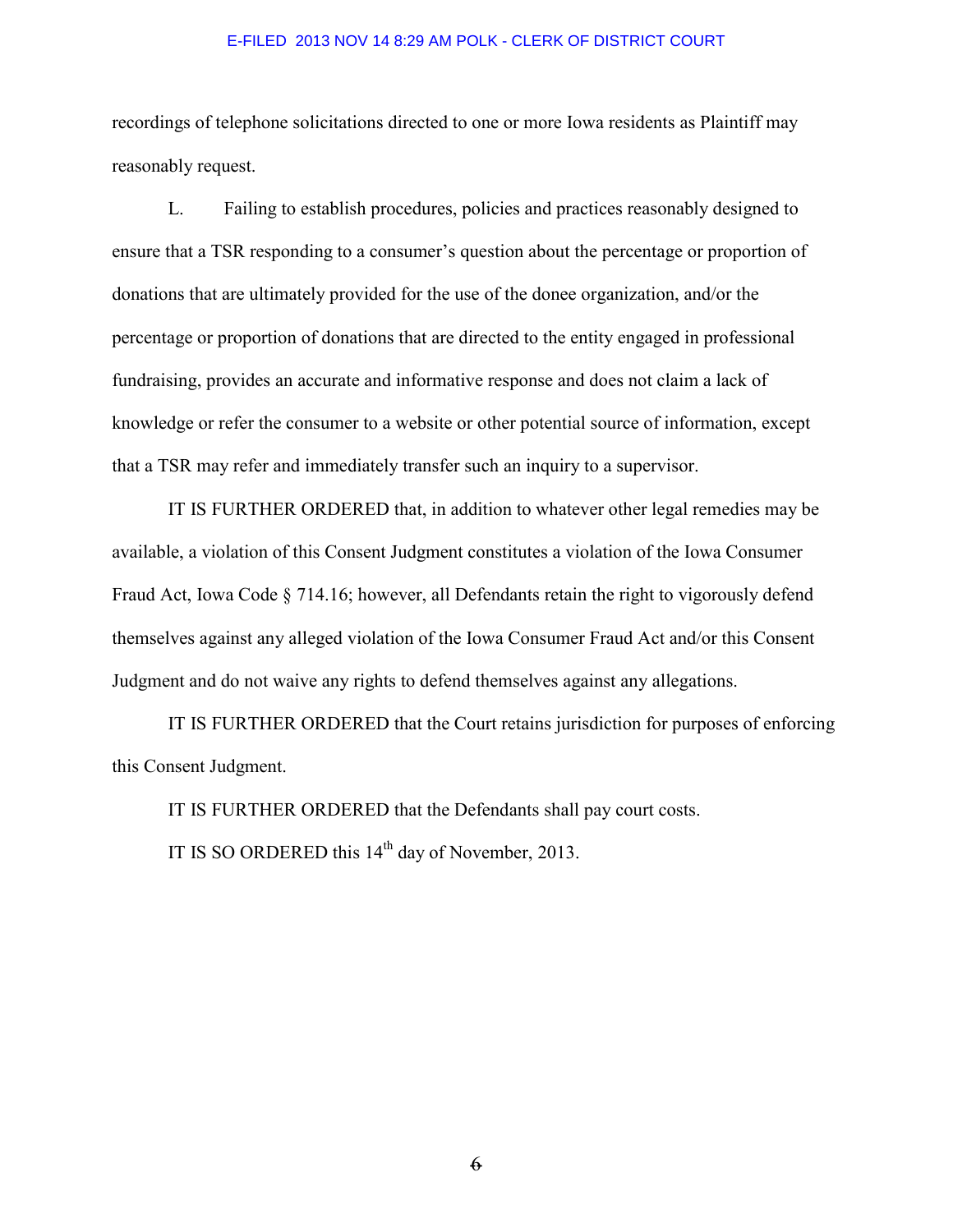Approved:

FOR DEFENDANTS

 $\text{Date:}$ 

For Confesy Health Watch, Inc.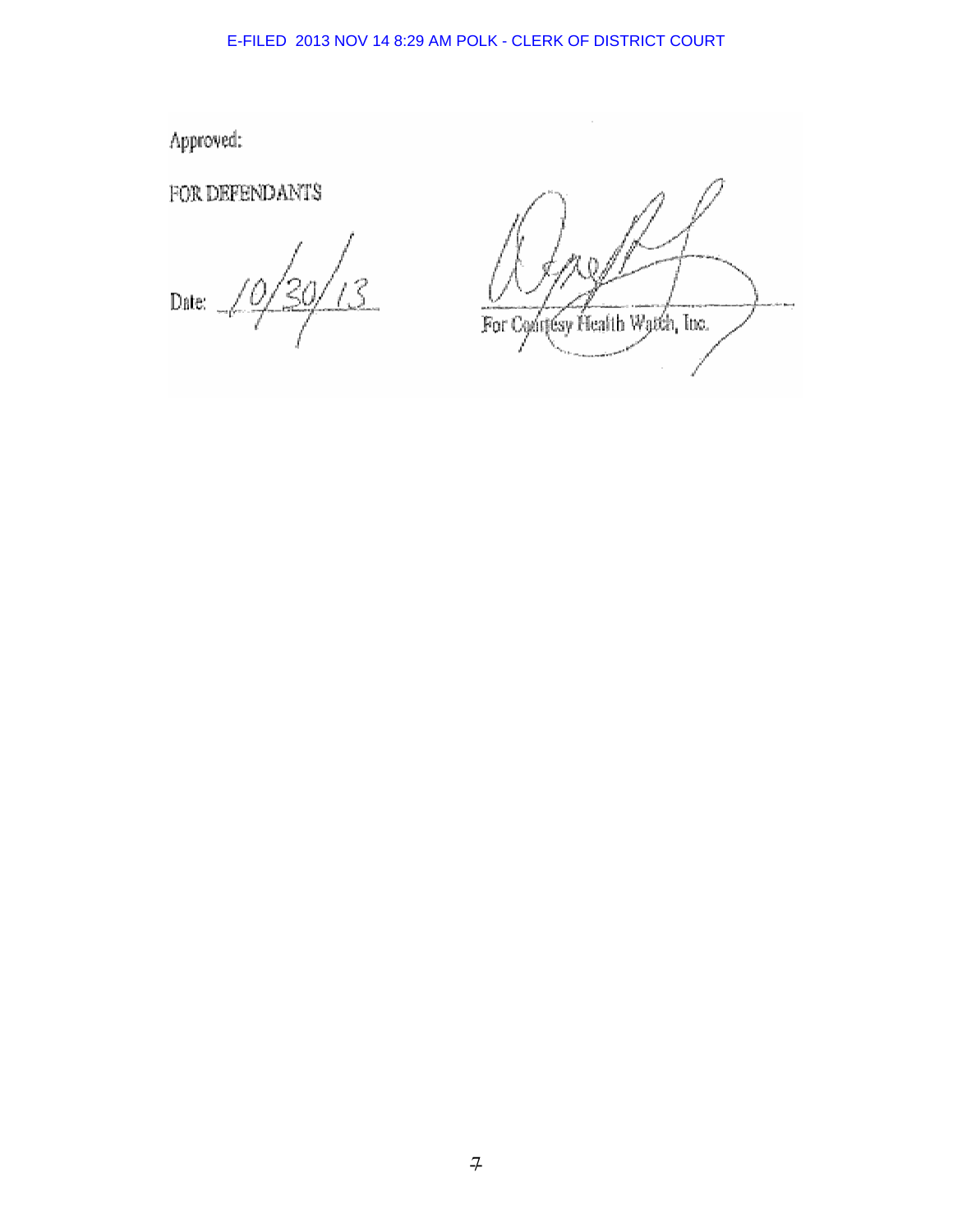Date: Date: 10 Date:  $\frac{10}{10}$  $2013$  $S$ Date:  $\frac{11}{1}$ 



Charlie Jank ths

Thomas M. Boos AS TO FORM ONLY Attorney for Defendants

FOR PLAINTIFF:

Date:  $1/-13-13$ 

Steve St. Clair Assistant Iowa Attorney General